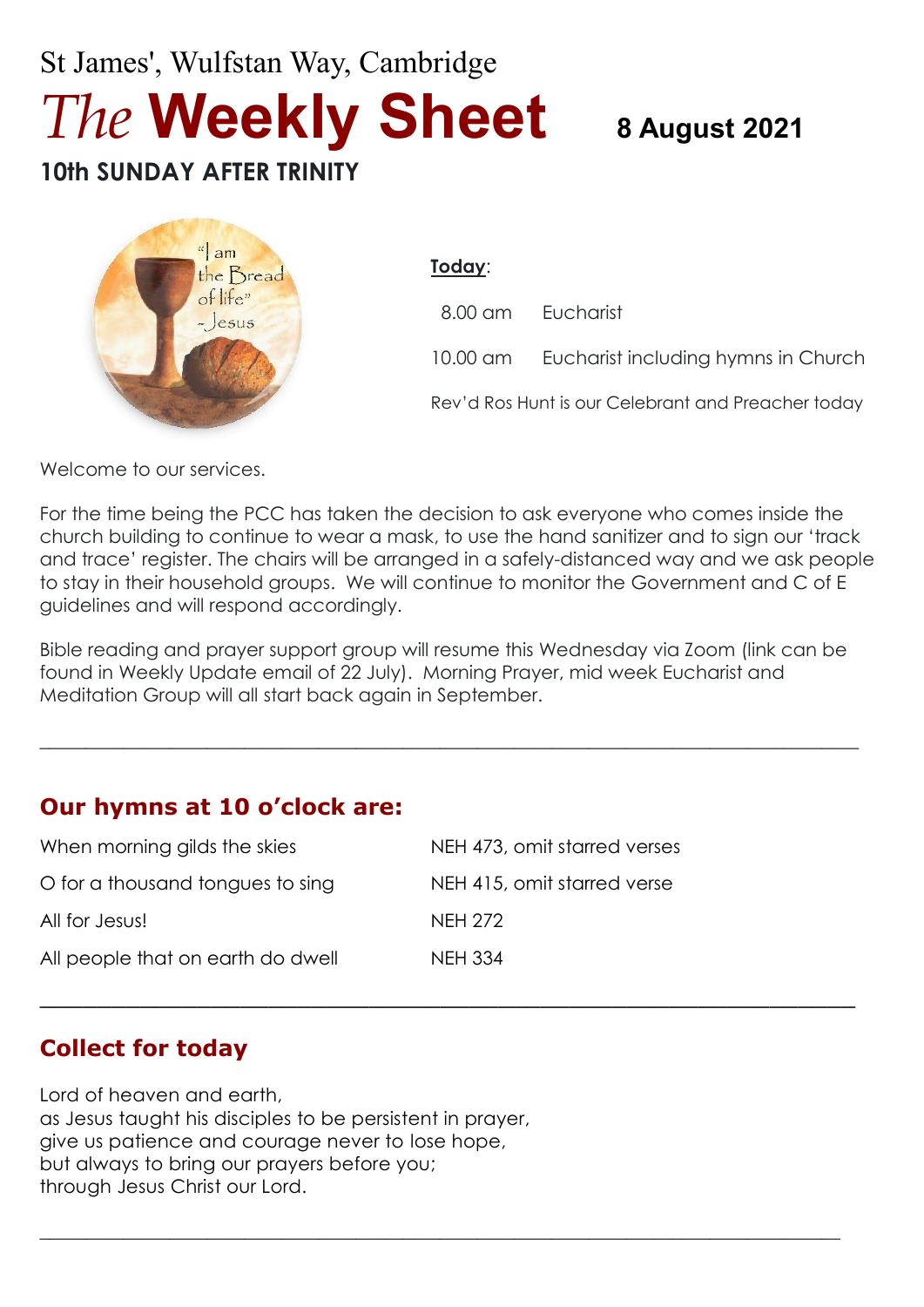# **Today's readings are:**

2 Samuel 18.5-9, 15, 31-33; Psalm 130; Ephesians 4.25-5.2; John 6.35, 41-51

#### **2 Samuel 18.5-9, 15, 31-33**

The king gave orders to Joab and Abishai and Ittai, saying, 'Deal gently for my sake with the young man Absalom.' And all the people heard when the king gave orders to all the commanders concerning Absalom.

 $\_$  , and the set of the set of the set of the set of the set of the set of the set of the set of the set of the set of the set of the set of the set of the set of the set of the set of the set of the set of the set of th

So the army went out into the field against Israel; and the battle was fought in the forest of Ephraim. The men of Israel were defeated there by the servants of David, and the slaughter there was great on that day, twenty thousand men. The battle spread over the face of all the country; and the forest claimed more victims that day than the sword.

Absalom happened to meet the servants of David. Absalom was riding on his mule, and the mule went under the thick branches of a great oak. His head caught fast in the oak, and he was left hanging between heaven and earth, while the mule that was under him went on. And ten young men, Joab's armour-bearers, surrounded Absalom and struck him, and killed him.

Then the Cushite came; and the Cushite said, 'Good tidings for my lord the king! For the LORD has vindicated you this day, delivering you from the power of all who rose up against you.' The king said to the Cushite, 'Is it well with the young man Absalom?' The Cushite answered, 'May the enemies of my lord the king, and all who rise up to do you harm, be like that young man.'

#### **David Mourns for Absalom**

The king was deeply moved, and went up to the chamber over the gate, and wept; and as he went, he said, 'O my son Absalom, my son, my son Absalom! Would that I had died instead of you, O Absalom, my son, my son!'

 $\_$  , and the set of the set of the set of the set of the set of the set of the set of the set of the set of the set of the set of the set of the set of the set of the set of the set of the set of the set of the set of th

#### **Psalm 130**

Out of the depths have I cried to you, O Lord; Lord, / hear my / voice; let your ears consider well the / voice of my / suppli/cation. If you, Lord, were to mark what is / done a/miss, O / Lord, / who could / stand? But there is for/giveness with / you, so / that you / shall be / feared. I wait for the Lord; my / soul / waits for him; in his / word / is my / hope. My soul waits for the Lord, more than the night watch / for the / morning, more than the / night watch / for the / morning. O Israel, / wait for the / Lord,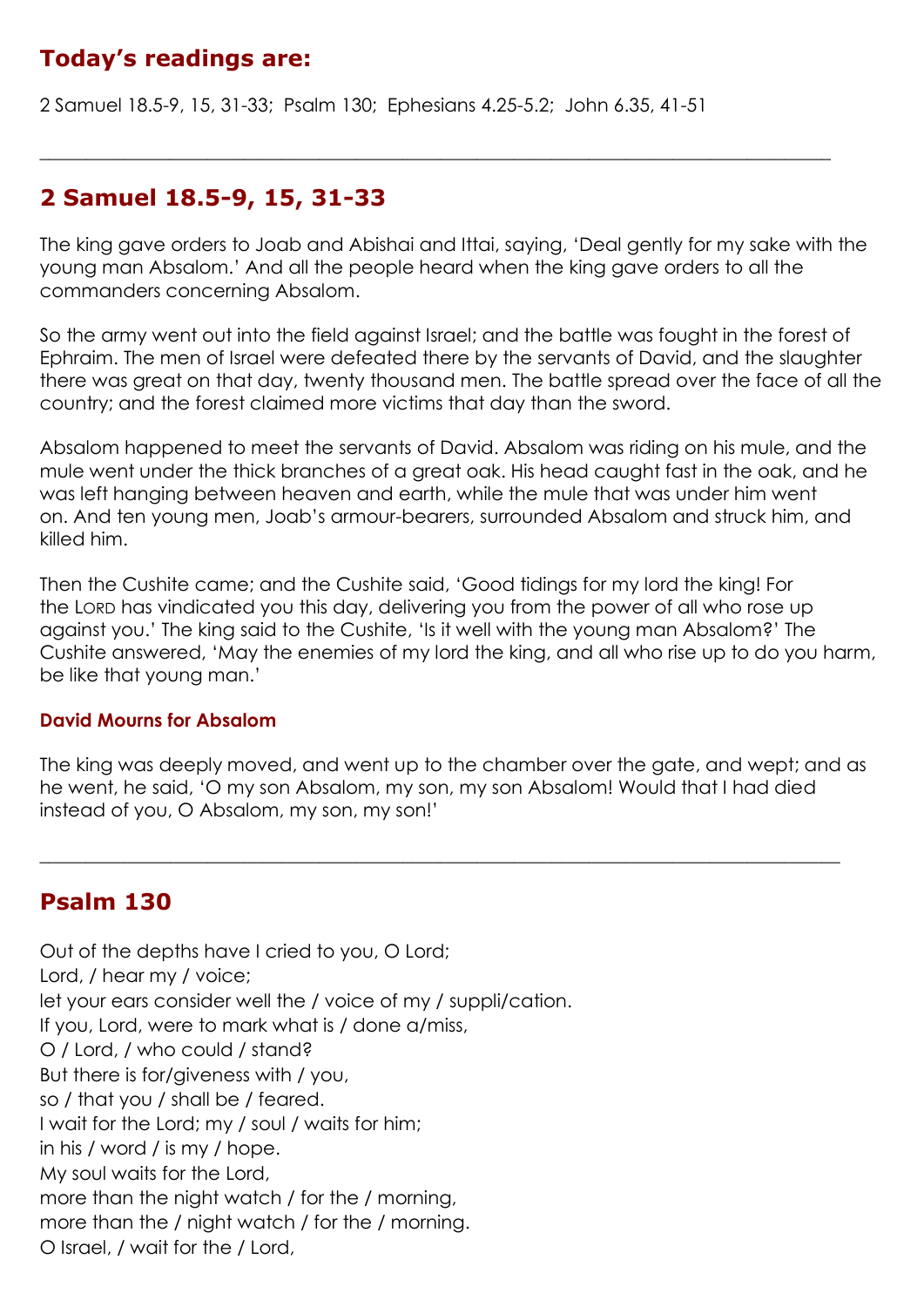#### **Ephesians 4.25-5.2**

#### **Rules for the New Life**

So then, putting away falsehood, let all of us speak the truth to our neighbours, for we are members of one another. Be angry but do not sin; do not let the sun go down on your anger, and do not make room for the devil. Thieves must give up stealing; rather let them labour and work honestly with their own hands, so as to have something to share with the needy. Let no evil talk come out of your mouths, but only what is useful for building up, as there is need, so that your words may give grace to those who hear. And do not grieve the Holy Spirit of God, with which you were marked with a seal for the day of redemption. Put away from you all bitterness and wrath and anger and wrangling and slander, together with all malice, and be kind to one another, tender-hearted, forgiving one another, as God in Christ has forgiven you. Therefore be imitators of God, as beloved children, and live in love, as Christ loved us and gave himself up for us, a fragrant offering and sacrifice to God.

 $\_$  , and the set of the set of the set of the set of the set of the set of the set of the set of the set of the set of the set of the set of the set of the set of the set of the set of the set of the set of the set of th

## **John 6.35, 41-51**

Jesus said to them, 'I am the bread of life. Whoever comes to me will never be hungry, and whoever believes in me will never be thirsty.

 $\_$  , and the set of the set of the set of the set of the set of the set of the set of the set of the set of the set of the set of the set of the set of the set of the set of the set of the set of the set of the set of th

Then the Jews began to complain about him because he said, 'I am the bread that came down from heaven.' They were saying, 'Is not this Jesus, the son of Joseph, whose father and mother we know? How can he now say, "I have come down from heaven"?' Jesus answered them, 'Do not complain among yourselves. No one can come to me unless drawn by the Father who sent me; and I will raise that person up on the last day. It is written in the prophets, "And they shall all be taught by God." Everyone who has heard and learned from the Father comes to me. Not that anyone has seen the Father except the one who is from God; he has seen the Father. Very truly, I tell you, whoever believes has eternal life. I am the bread of life. Your ancestors ate the manna in the wilderness, and they died. This is the bread that comes down from heaven, so that one may eat of it and not die. I am the living bread that came down from heaven. Whoever eats of this bread will live for ever; and the bread that I will give for the life of the world is my flesh.'

## **Readings for next Sunday, 15 August (11 th Sunday after Trinity)**

\_\_\_\_\_\_\_\_\_\_\_\_\_\_\_\_\_\_\_\_\_\_\_\_\_\_\_\_\_\_\_\_\_\_\_\_\_\_\_\_\_\_\_\_\_\_\_\_\_\_\_\_\_\_\_\_\_\_

Proverbs 9.1-6; Psalm 34.9-14; Ephesians 5.15-20; John 6.51-58

**Volunteers needed** please to help move chairs after the 10 o'clock service today, and regularly throughout the summer. If you are able, please stay on to help with this. Thank you.

\_\_\_\_\_\_\_\_\_\_\_\_\_\_\_\_\_\_\_\_\_\_\_\_\_\_\_\_\_\_\_\_\_\_\_\_\_\_\_\_\_\_\_\_\_\_\_\_\_\_\_\_\_\_\_\_\_\_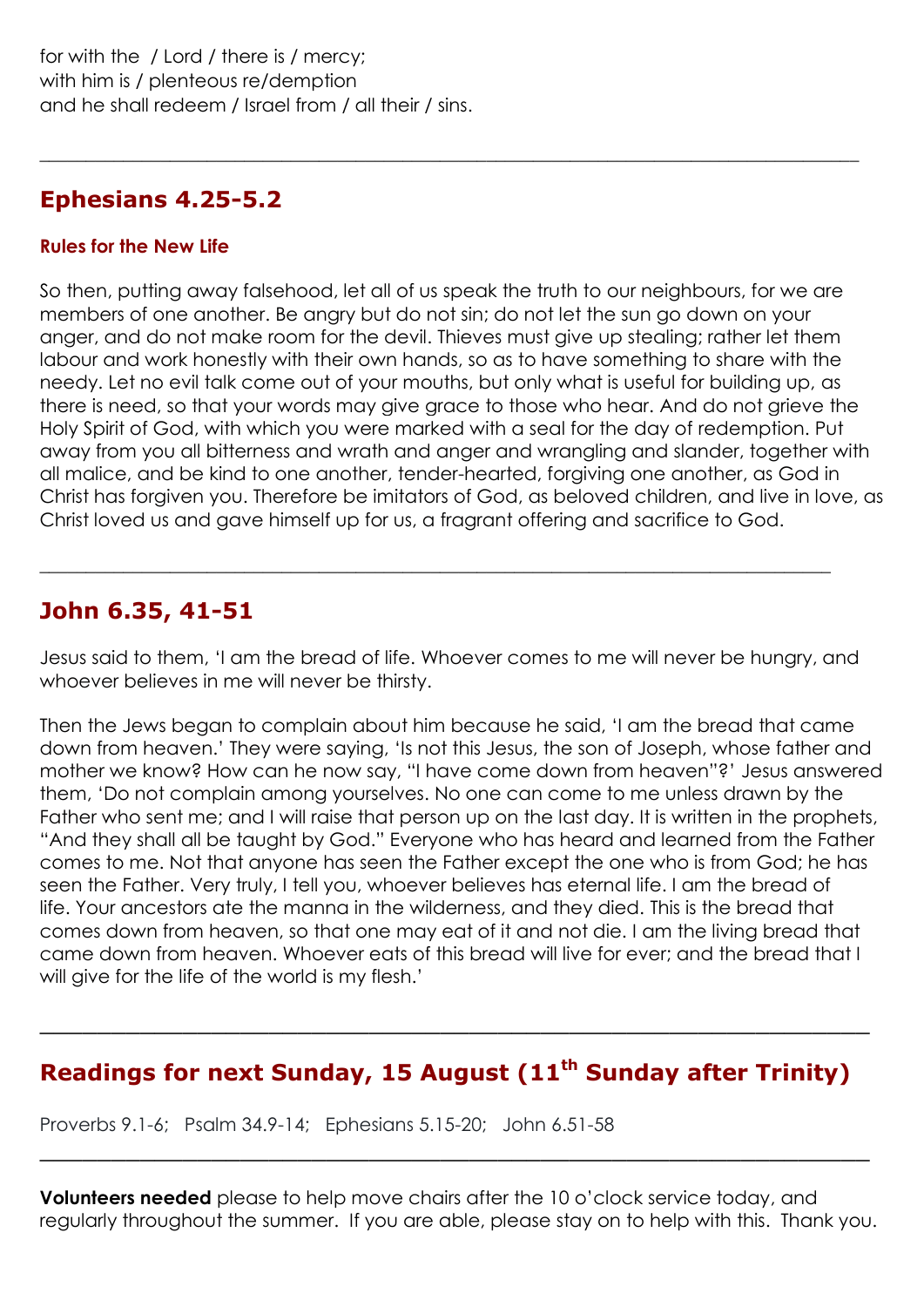**Watering!** Thanks to Jennie and Jelena and their families who started planting up the containers on the front lawn this Spring. Anne has added some more geraniums and begonias this week. If you're coming to church on Sundays over the summer, or have a key and can come midweek, could you water them? She's left a watering can and a bucket in the foyer.

There will be no rota for **sidespeople** at the 10 am service through until September. This will allow us to get a sense of who wishes to attend in person for this service. Hatty Harris will act as sidesperson and recruit one or two alternatives for while she is away.

**Caroline** is on holiday until 16 August and the office won't be open during this time.

**Food Hub.** The Food Hub continues to operate on a Saturday morning between 10.30 am and 12.30 pm here at St James'.

The food remains a basic food package ideally for those who are either struggling to pay for provisions or who cannot get to the shops or book an online delivery.

The Food Hub is able to receive donations at church between 3 and 4 pm on a Friday afternoon. Look on the Queen Edith Community Forum website to find more details about those items most needed - and about how to donate financially. Thank you.